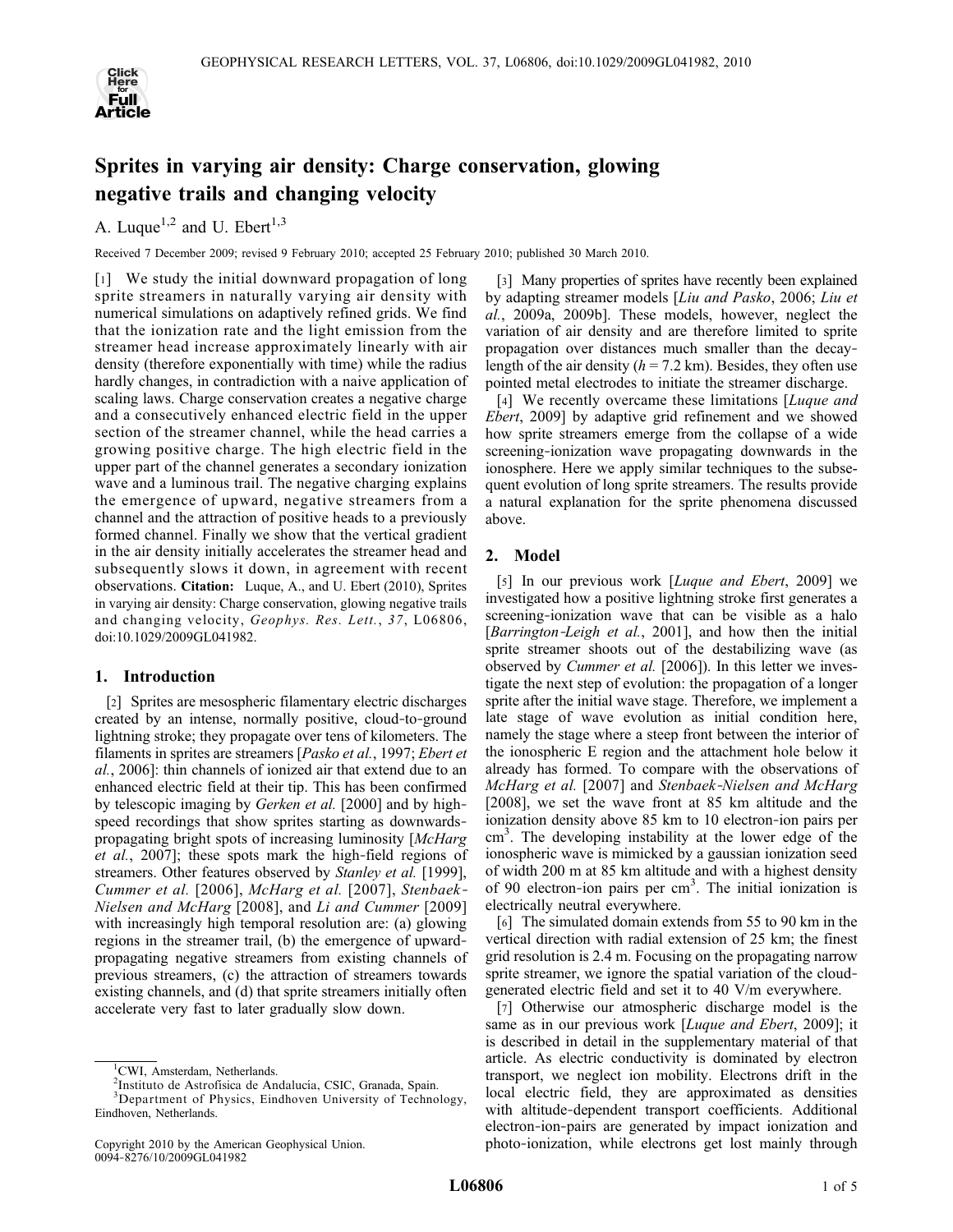

Figure 1. (top) (left) Electron number density (in  $1/cm<sup>3</sup>$ ) and (right) charge density (in e/cm<sup>3</sup>, where e is the elementary charge) of the sprite streamer after 1.5 ms of evolution. Movies of the complete evolution and plots of the reduced electric field and the radial component of the electric field are available in the auxiliary material.<sup>1</sup> (bottom) Optical emissions in the first positive band of  $N<sub>2</sub>$  averaged over the preceding 50  $\mu$ s. The emissions are integrated along a line of sight and are measured in Rayleigh  $(R)$ ,  $(10^{10} \text{ photons}/$ m<sup>2</sup>/s). The scale is truncated to emphasize the trail emissions (the highest intensity reaches  $2 \cdot 10^8$  R). Usually, observations are strongly over‐exposed in the head region [see, e.g., Stenbaek-Nielsen et al., 2007]. The horizontal line at about 85 km is the lower boundary of the ionized region: emissions from that plane are very faint but yield high intensities when integrated along exact horizontal lines.

dissociative attachment. Electric fields are calculated in electrostatic approximation.

[8] Similar models were used in previous sprite studies [Liu and Pasko, 2004; Luque et al., 2008], but we incorporate the altitude dependent air density and the ionosphere with its limited conductivity rather than an electrode.

# 3. Results and Interpretation

# 3.1. Properties of the Streamer Head

[9] Figures 1 and 2 illustrate the main features of a positive streamer propagating in air of increasing density. The overall structure of the discharge is similar to that of a streamer in homogeneous air. But in our simulation, the streamer propagates from 85 to 72 km altitude, where the air density  $N(z)$  increases by a factor of 6. Some salient features show the effect of the varying density, and do not agree with some simple minded applications of similarity laws.

[10] We recall that according to Townsend scaling [*Ebert*] et al., 2006; Liu and Pasko, 2006], streamers in different air densities N are related by approximate similarity laws. If the reduced electric field  $E/E_k$  (where the breakdown value  $E_k$  is proportional to  $N$ ) at the streamer head stays the same during propagation, then the ionization density in the streamer head should increase like  $N^2$ . The streamer diameter as well as the width of the space charge layer around the head should decrease like 1/N.



**Figure 2.** (a–d) Solid lines: reduced electric field  $E/E_k$  on the symmetry axis at several time‐steps. Dashed lines: Space charge density integrated over the radial cross section of the discharge channel. The integrated space charge shows a growing positive charge followed by a negatively charged region (shaded). The diverging positive space charge layer at higher altitudes is the screening layer at the lower edge of the ionosphere. The irregularities in the charge density at 2.0 ms mark the onset of numerical errors, so we stop our simulation there. (e) Streamer head position as a function of time. (f) Reduced maximal electric field at the tip  $(E_{\text{max}}/E_k)$  and reduced screened field just behind the front  $(E_{min}/E_k)$ . (g) Ion density on the axis just behind the front taken from the simulation and from equation ionization with the electric fields in Figure 2b; for comparison, the slope for an ion density proportional to  $N/N_0$  is also plotted. (h) Streamer radius calculated by fitting a sphere by least‐squares. The oscillations appear because a coarse grid with resolution ∼40 m was used here.

<sup>&</sup>lt;sup>1</sup>Auxiliary materials are available in the HTML. doi:10.1029/ 2009GL041982.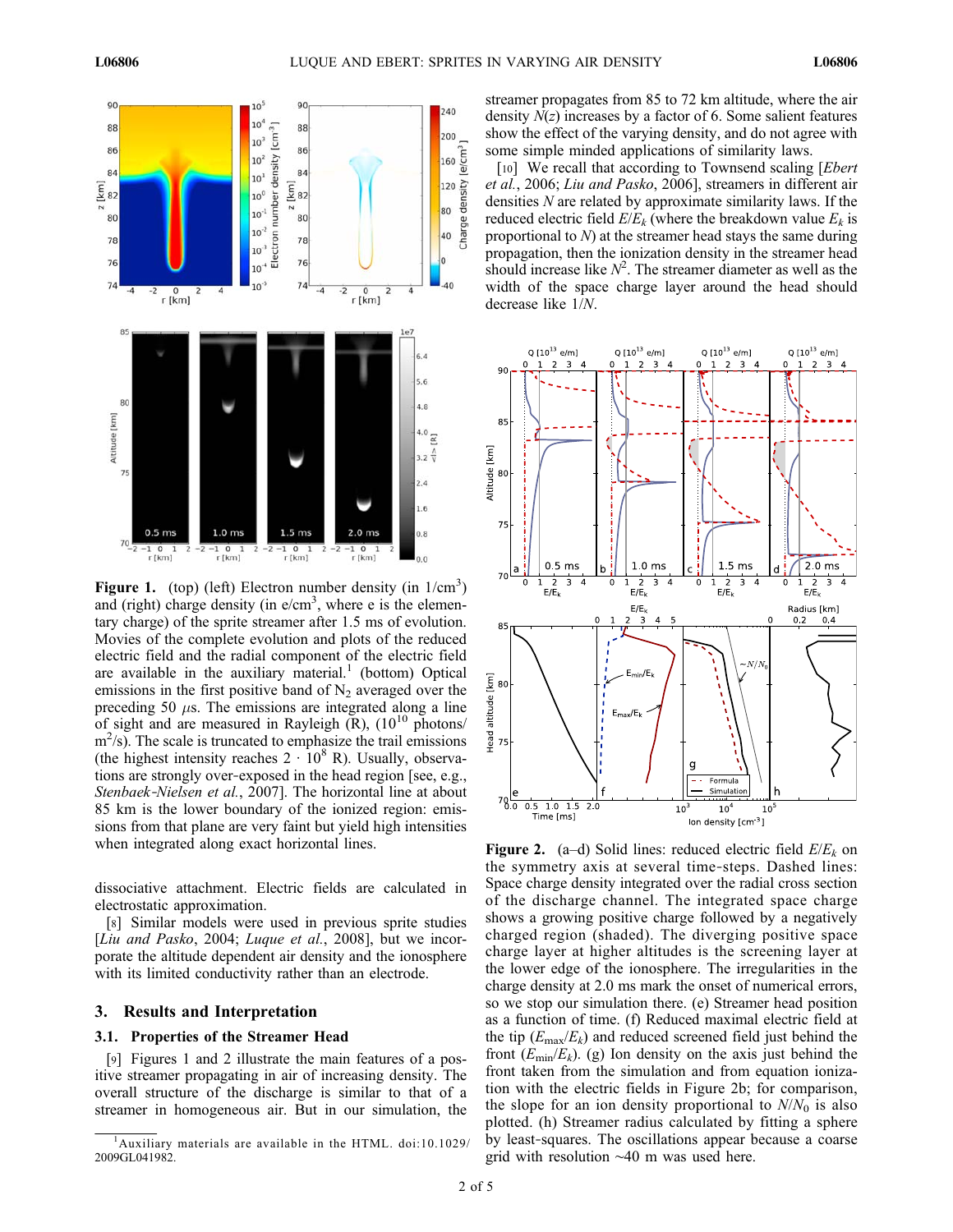[11] In our simulations this does not occur, and this is not a numerical artifact due to insufficient numerical resolution. Our simulations (see Figure 2) show that instead of decreasing, the streamer radius grows from about 300m to 500m. Both the maximal and the minimal  $E/E_k$  decrease during propagation, and the ionization density in the head increases approximately like N, rather than like  $N^2$ .

[12] The consistency of these results can be tested by applying an estimate from the appendix of Li et al. [2007]. It relates the ionization density  $n^-$  behind a planar ionization front to the maximal electric field  $E_{\text{max}}$  ahead of the front and to the field dependent  $\alpha(E)$  through

$$
n^{-} = \frac{\epsilon_0}{e} \int_0^{|E_{\text{max}}|} \alpha(e) de,\tag{1}
$$

where  $\epsilon_0$  is the dielectric constant, and *e* is the elementary charge; here photo‐ionization is neglected. The dashed line in Figure 2g shows the ionization density predicted by ionization when the  $E_{\text{max}}$  from the simulation is inserted. The values lie at ∼2/3 of the actual simulation values. If  $E_{\text{max}}$ would increase like  $E_k \propto N$ , the ionization density n<sup>−</sup> would increase like  $N^2$  according to this formula. But  $E_{\text{max}}$  increases less, and in such a manner that practically the ionization density increases like N. We have no explanation for this surprising fact yet. Another observation is that the minimal electric field  $E_{\text{min}}$  in the streamer head stays approximately constant.

#### 3.2. Negative Charging of the Streamer Trail

[13] Figure 2 shows a region inside the channel where  $E \approx$  $E_k$ . Looking at Figure 1, we can identify this region with a negative charging of the streamer channel.

[14] As discussed in the previous section, the densities of charged particles increase like  $N$  so an exponentially increasing number of electrons is liberated around the head. These electrons drift upwards, where the ion density is basically frozen (neglecting small variations due to attachment). Hence at some point the electron density surpasses the ion density and creates a net negative charge that is responsible for the increase in the electric field, eventually to values above  $E_k$ ; then a second ionization wave sets in.

[15] Many observations show an increase of luminosity in the streamer channel after about 1 ms. Some authors [Kanmae et al., 2007; Sentman et al., 2008] called this "afterglow" and attributed it to the release of energy stored during the passage of the head in the vibrational levels of  $N_2$ . Our simulations point to a different mechanism: a secondary wave of impact ionization and excitation of  $N_2$  in electric fields  $E \approx E_k$ , in agreement with observations by Morrill et al. [2002]. This issue and the comparison with observed spectral features of sprites will be discussed in the next section.

[16] Other observations in high-speed sprite imaging also suggest a negative charging of the streamer channel. The first is the emergence of negative (upward‐propagating) streamers, always reported to occur from a previous channel and some milliseconds after the passage of a positive streamer head. In some observations [Stanley et al., 1999; Cummer et al., 2006; Stenbaek‐Nielsen and McHarg, 2008] the emergence of negative streamers coincides with the lower edge of the trailing emissions.

[17] Also, the attraction of downward-propagating sprite streamers to a neighboring channel has been reported in high-speed observations [Cummer et al., 2006; Stenbaek-Nielsen and McHarg, 2008]. This appears to occur more frequently in sprites than in laboratory discharges [Nijdam et al., 2009]. A negative charging of the streamers explains the observations and also why, up to our knowledge, upward propagating streamers have not been observed to reattach to previous channels.

[18] This charging mechanism is present as long as the charge content of the streamer head increases fast enough. For sprites this increase is dominated by the exponential increase in air density, but the acceleration or expansion of the streamer will create similar effects even in air of constant density. In our view, this phenomenon has not been studied properly in the streamer literature, although it was visible already in the figures of Vitello et al. [1994].

## 3.3. Light Emission From Streamer Head and Trail

[19] It is now well established [Sentman et al., 1995; Pasko, 2007; Kanmae et al., 2007; Liu et al., 2009b] that optical emissions from sprites are dominated by the first positive band of nitrogen. Figure 1 shows the emissions from that band in our model streamer. They are calculated according to the radiation model developed by Pasko et al. [1997] and Liu and Pasko [2004]. The negatively charged region with  $E \approx E_k$  discussed above is here seen as a glowing filament separated from the streamer head and slowly extending downwards. This pattern of optical emissions appears in observations from high‐speed cameras (see, in particular, Stenbaek-Nielsen and McHarg [2008, Figure 5]). Previous work [Morrill et al., 1998; Bucsela et al., 2003; Kanmae et al., 2007] (see Sentman et al. [2008] for a recent discussion on this issue) proposed a two‐stage chemical mechanism to explain light-emissions from low-field regions. However, detailed chemical studies [Sentman et al., 2008; Gordillo-Vázquez, 2008] where electric fields are modeled as a single pulse do not show a delayed increase in optical emissions.

[20] We explain the glowing trail by an increase of the reduced electric field. The mechanism of light emission is the same as in the streamer head: excitation of nitrogen by electron impact. This has also been very recently proposed by Liu [2010]. Morrill et al. [2002] measured the intensity ratio between the second positive band of  $N_2$  and the first negative band of  $N_2^+$  integrated during the complete sprite evolution (about 10ms), suggesting that the emitting states were excited under  $E \approx E_k$ . On the other hand, Liu et al. [2009a] analyzed data from the ISUAL instrument in the FORMOSAT‐2 satellite and concluded that in the early stages a sprite emits light mostly from regions where  $E \approx$  $4E_k$ . Our simulations explain both observations: initially most light is emitted from the streamer head where  $E \approx 4E_k$ but as it propagates a larger proportion of light is emitted from the trail, where  $E \approx E_k$ .

[21] In our simulations the light emission from the streamer head increases strongly as it propagates; the intensity is approximately proportional to the air density, and hence it increases exponentially in time in agreement with Stenbaek-Nielsen et al. [2007], as long as the velocity does not vary too much.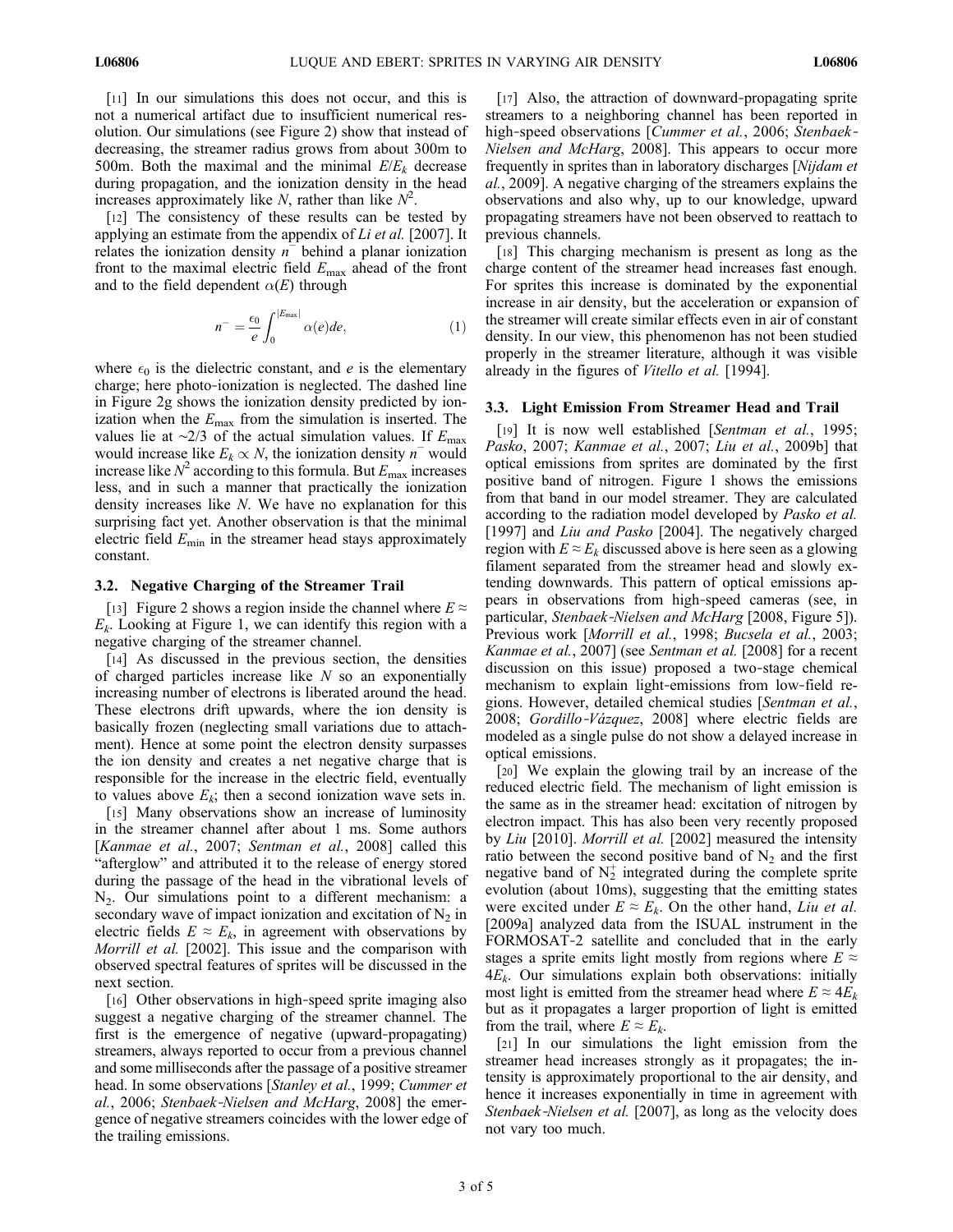

Figure 3. (a) Downward velocity as a function of time, (b) reduced electric field created by the cloud charge and the ionosphere at the location of the streamer head, and (c) relationship between acceleration and the reduced background electric field. Li and Cummer [2009] report a constant deceleration of about  $10^{10}$  m/s<sup>2</sup> during the late stages of propagation; we observe similar values.

## 3.4. Streamer Acceleration and Deceleration

[22] We now focus on the streamer velocities. The streamer velocity depends significantly on the imposed electric field, so in our main run we selected an electric field to match the observed velocities [Li and Cummer, 2009; Cummer et al., 2006; Stenbaek‐Nielsen and McHarg, 2008] of about  $10<sup>7</sup>$  m/s. Figure 3a shows the velocity of the streamer head measured by the position of the highest positive space charge as a function of time. Within the first 0.6 ms, the streamer accelerates up to a velocity of about  $10<sup>7</sup>$  m/s. Then it decelerates at a slower pace down to a velocity of about  $6 \times 10^6$  m/s at 1.5 ms. A similar behavior was observed with high-speed cameras by Li and Cummer [2009].

[23] Figures 3b and 3c shed some light on streamer acceleration and deceleration. Figure 3b shows the reduced electric field at the altitude of the streamer head but far away in the radial direction  $(E_0(z)/E_k)$ . The streamer keeps accelerating in regions where  $E_0(z) \ge E_k$  whereas it decelerates where  $E_0(z) \leq E_k$ . This is further illustrated by Figure 3c, showing the acceleration of the streamer head.

[24] This picture suggests that sprite streamers are initiated in a region of super-critical field  $E > E_k$ . Then, they accelerate and propagate much faster than the screening wave, running into sub-critical regions where they decelerate at an almost constant rate.

## 4. Summary and Conclusions

[25] We have shown that the variation of air density along the propagation length of sprite streamers explains many of the observed and hitherto unexplained features of sprites. In addition, these results support our proposed mechanism of sprite inception [*Luque and Ebert*, 2009] and the relevance of a finite air conductivity in the region where sprite streamers are initiated. Many of our conclusions are based on phenomenological observations in our simulations. Future studies have to address the physical mechanism behind these phenomena.

[26] **Acknowledgments.** AL acknowledges a visit to CWI paid by the Dutch STW‐project 10118 and partial support of MICINN under project AYA2009‐14027‐C05‐02.

#### References

- Barrington‐Leigh, C. P., U. S. Inan, and M. Stanley (2001), Identification of sprites and elves with intensified video and broadband array photometry, J. Geophys. Res., 106, 1741–1750.
- Bucsela, E., J. Morrill, M. Heavner, C. Siefring, S. Berg, D. Hampton, D. Moudry, E. Wescott, and D. Sentman (2003),  $N_2(B^3\Pi_g)$  and  $N_2^+(A^2\Pi_u)$  vibrational distributions observed in sprites,  $\overline{J}$ . Atmos. Sol. Terr. Phys., 65, 583–590.
- Cummer, S. A., N. Jaugey, J. Li, W. A. Lyons, T. E. Nelson, and E. A. Gerken (2006), Submillisecond imaging of sprite development and structure, Geophys. Res. Lett., 33, L04104, doi:10.1029/2005GL024969.
- Ebert, U., C. Montijn, T. M. P. Briels, W. Hundsdorfer, B. Meulenbroek, A. Rocco, and E. M. van Veldhuizen (2006), The multiscale nature of streamers, Plasma Sources Sci. Technol., 15, S118-S129.
- Gerken, E. A., U. S. Inan, and C. P. Barrington‐Leigh (2000), Telescopic imaging of sprites, Geophys. Res. Lett., 27, 2637–2640.
- Gordillo‐Vázquez, F. J. (2008), Air plasma kinetics under the influence of sprites, *J. Phys. D Appl. Phys.*, 41, 234016.
- Kanmae, T., H. C. Stenbaek‐Nielsen, and M. G. McHarg (2007), Altitude resolved sprite spectra with 3 ms temporal resolution, Geophys. Res. Lett., 34, L07810, doi:10.1029/2006GL028608.
- Li, C., W. J. M. Brok, U. Ebert, and J. J. A. M. van der Mullen (2007), Deviations from the local field approximation in negative streamer heads, *J. Appl. Phys.*, 101, 123305.
- Li, J., and S. A. Cummer (2009), Measurement of sprite streamer acceleration and deceleration, Geophys. Res. Lett., 36, L10812, doi:10.1029/ 2009GL037581.
- Liu, N. (2010), Model of sprite luminous trail caused by increasing streamer current, Geophys. Res. Lett., 37, L04102, doi:10.1029/ 2009GL042214.
- Liu, N., and V. P. Pasko (2004), Effects of photoionization on propagation and branching of positive and negative streamers in sprites, J. Geophys. Res., 109, A04301, doi:10.1029/2003JA010064.
- Liu, N., and V. P. Pasko (2006), Effects of photoionization on similarity properties of streamers at various pressures in air, J. Phys. D Appl. Phys., 39, 327–334.
- Liu, N., V. P. Pasko, H. U. Frey, S. B. Mende, H. Su, A. B. Chen, R. Hsu, and L. Lee (2009a), Assessment of sprite initiating electric fields and quenching altitude of  $a^1\Pi_g$  state of  $N_2$  using sprite streamer modeling and ISUAL spectrophotometric measurements, J. Geophys. Res., 114, A00E02, doi:10.1029/2008JA013735.
- Liu, N. Y., V. P. Pasko, K. Adams, H. C. Stenbaek‐Nielsen, and M. G. McHarg (2009b), Comparison of acceleration, expansion, and brightness of sprite streamers obtained from modeling and high‐speed video observations, J. Geophys. Res., 114, A00E03, doi:10.1029/2008JA013720.
- Luque, A., and U. Ebert (2009), Emergence of sprite streamers from screening-ionization waves in the lower ionosphere, Nat. Geosci., 2, 757–760.
- Luque, A., U. Ebert, and W. Hundsdorfer (2008), Interaction of streamer discharges in air and other oxygen-nitrogen mixtures, Phys. Rev. Lett., 101, 075005.
- McHarg, M. G., H. C. Stenbaek‐Nielsen, and T. Kammae (2007), Observations of streamer formation in sprites, Geophys. Res. Lett., 34, L06804, doi:10.1029/2006GL027854.
- Morrill, J., et al. (2002), Electron energy and electric field estimates in sprites derived from ionized and neutral  $N_2$  emissions, *Geophys. Res.* Lett., 29(10), 1462, doi:10.1029/2001GL014018.
- Morrill, J. S., E. J. Bucsela, V. P. Pasko, S. L. Berg, M. J. Heavner, D. R. Moudry, W. M. Benesch, E. M. Wescott, and D. D. Sentman (1998), Time resolved  $N_2$  triplet state vibrational populations and emissions associated with red sprites, J. Atmos. Sol. Terr. Phys., 60, 811–829.
- Nijdam, S., C. G. C. Geurts, E. M. van Veldhuizen, and U. Ebert (2009), Reconnection and merging of positive streamers in air, J. Phys. D Appl. Phys., 42, 045201.
- Pasko, V. P. (2007), Red sprite discharges in the atmosphere at high altitude: The molecular physics and the similarity with laboratory discharges, Plasma Sources Sci. Technol., 16, S13–S29.
- Pasko, V. P., U. S. Inan, T. F. Bell, and Y. N. Taranenko (1997), Sprites produced by quasi‐electrostatic heating and ionization in the lower ionosphere, J. Geophys. Res., 102, 4529–4561.
- Sentman, D. D., E. M. Wescott, D. L. Osborne, D. L. Hampton, and M. J. Heavner (1995), Preliminary results from the Sprites94 aircraft campaign: 1. Red sprites, Geophys. Res. Lett., 22, 1205-1208.
- Sentman, D. D., H. C. Stenbaek‐Nielsen, M. G. McHarg, and J. S. Morrill (2008), Plasma chemistry of sprite streamers, J. Geophys. Res., 113, D11112, doi:10.1029/2007JD008941.